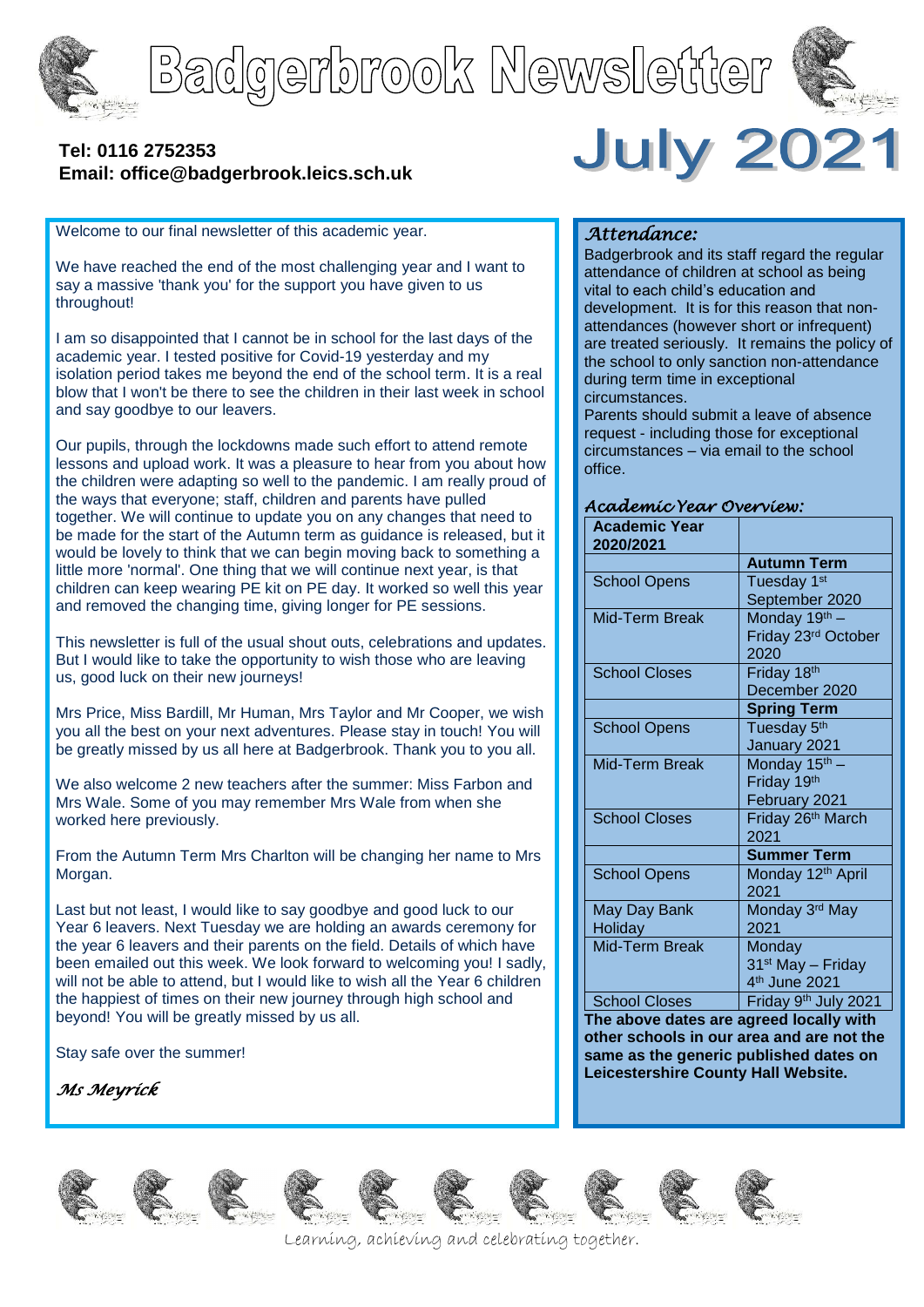## *Class Structure 2021/2022*

| <b>Foundation Stage</b> | <b>FDL</b> | <b>Mrs Little</b>                             |
|-------------------------|------------|-----------------------------------------------|
| <b>Foundation Stage</b> | <b>FLB</b> | Miss Bass                                     |
| Year $\overline{1}$     | 1PS        | <b>Miss Salt</b>                              |
| Year 1                  | 1EE/CW     | Mrs Emsley / Mrs Wale                         |
| Year <sub>2</sub>       | 2AS        | Miss Samuel                                   |
| Year <sub>2</sub>       | 2SW/VB     | Mrs Wright / Mrs Briers                       |
| Year <sub>3</sub>       | 3SW/KW     | Mrs White (4 days) / Miss<br>Whitmore (1 day) |
| Year <sub>3</sub>       | 3ZF        | Miss Farbon                                   |
| Year 4                  | 4DN        | Mrs Newcombe                                  |
| Year <sub>4</sub>       | 4NW        | Mr Williams                                   |
| Year <sub>5</sub>       | 5LM        | Mrs Morgan                                    |
| Year <sub>5</sub>       | 5AW/HK     | Miss Wolloff / Mrs Kirk                       |
| Year <sub>6</sub>       | 6RS        | <b>Miss Stevens</b>                           |
| Year <sub>6</sub>       | 6DC        | <b>Mrs Carvell</b>                            |



# *Year 2 Children going into Year 3*

Just a reminder that parents of Year 2 children going into Year 3 will need to start paying for school lunches from the Autumn term. This can be done via Parentpay. Please can you ensure that your account is activated. If you need a duplicate activation letter, contact the school office.



*School Meals*

School Food Support will be increasing the price of the school meals from the Autumn Term 2021 to £2.35 per day.

School meals for pupils in Key Stage 2 (Years 3, 4, 5 & 6) can be ordered daily and **should be paid for in advance or on the day they are taken.** Payments must be made through Parentpay and can be for individual meals or block payments in advance. Meals for Foundation Stage & Key Stage 1 will continue to be free.

## COVID 19 –

Whilst on the school grounds we ask that you remember to:

- Wear a mask.
- Keep a two-metre distance from others who are not in your household.

Please stay at home and do not come onto the school grounds if you are feeling unwell, have any symptoms or are waiting for test results.

Please stick to the staggered collection and drop off times to help us ensure social distancing can be maintained during these busy times.

#### **IN THE EVENT OF YOUR CHILD TESTING POSITIVE FOR COVID-19 PLEASE ENSURE YOU INFORM THE SCHOOL IMMEDIATELY. IF YOU GET THE RESULTS OUT OF OFFICE HOURS PLEASE EMAIL THE SCHOOL ON:**

office@badgerbrook.leics.sch.uk.

Please label the e-mail - 'Positive Covid-19 Test'

You must include the following information:

- Date when symptoms started.
- Date of test and result.

Emails will be checked at regular times over the weekend and evenings.

Parenting in a Pandemic:

Click on the link below for top tips to help you parent during a pandemic. There is a free course and other links parents might find useful to support them.

[https://www.schudio.tv/courses/pare](https://www.schudio.tv/courses/parenting-in-a-pandemic) [nting-in-a-pandemic](https://www.schudio.tv/courses/parenting-in-a-pandemic)













Learning, achieving and celebrating together.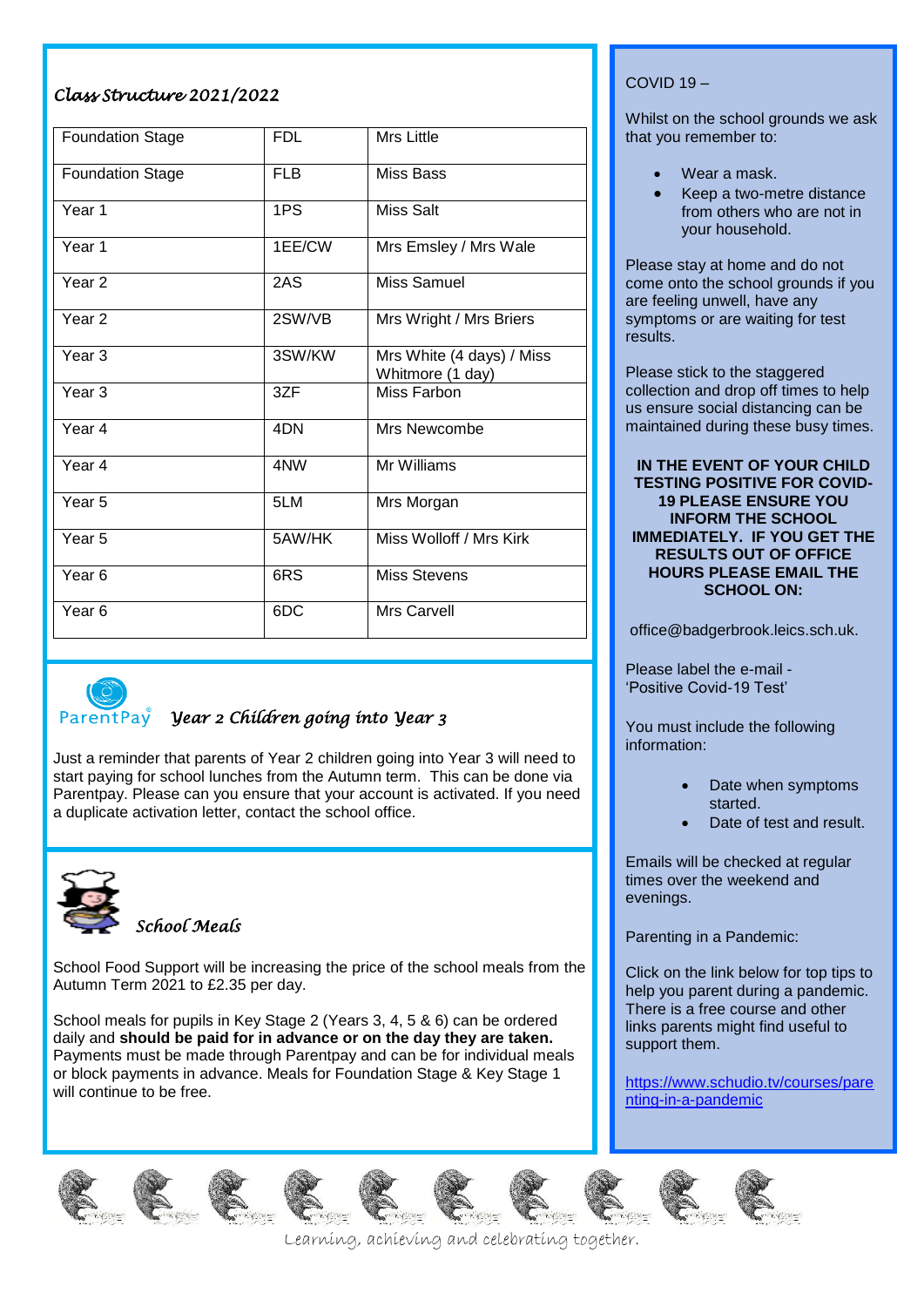

*Year 3* 

This week, the year 3 children were amazed and intrigued when their 'message in a bottle' request received a reply from Sant Carles School in Ibiza!

This term we have been learning all about the Mediterranean and what makes it so popular.

The children devised questions that they would like to ask to school children from a Mediterranean country and the teachers arranged for the message to be sent- in the hope that their letter would travel to a far-off destination and receive a reply! We were all very excited when a reply email unexpectedly arrived from the school in Ibiza, who had answered all of our questions in their English lesson, just before their end of term.

Amongst other things, the children found out all about the local area around Sant Carles School including the type of trips that they go on, what a typical school day is like and some of the sporting activities they get to learn, and importantly, how they cope with working in the heat!

We were thrilled to be able to bring this topic to life with this.



## *Can Collection*

A huge thanks to everyone who has brought in their empty, crushed aluminium cans for the LRI Helipad scheme- we have been able to donate a large quantity to the appeal to date, and the local coordinator is very grateful for our efforts with this. The appeal is ongoing as they require a huge amount to create the Helipad with the crushed aluminium. Our donations, along with all others around the county are building up towards getting the Helipad up and running. Mrs Carvell



*Year 1* 

Year 1 are looking for any toy donations. Particularly small world toys like doys house toys, happyland, playmobil, little figures, animals etc. Also any construction toys would be gratefully received.



Learning, achieving and celebrating together.